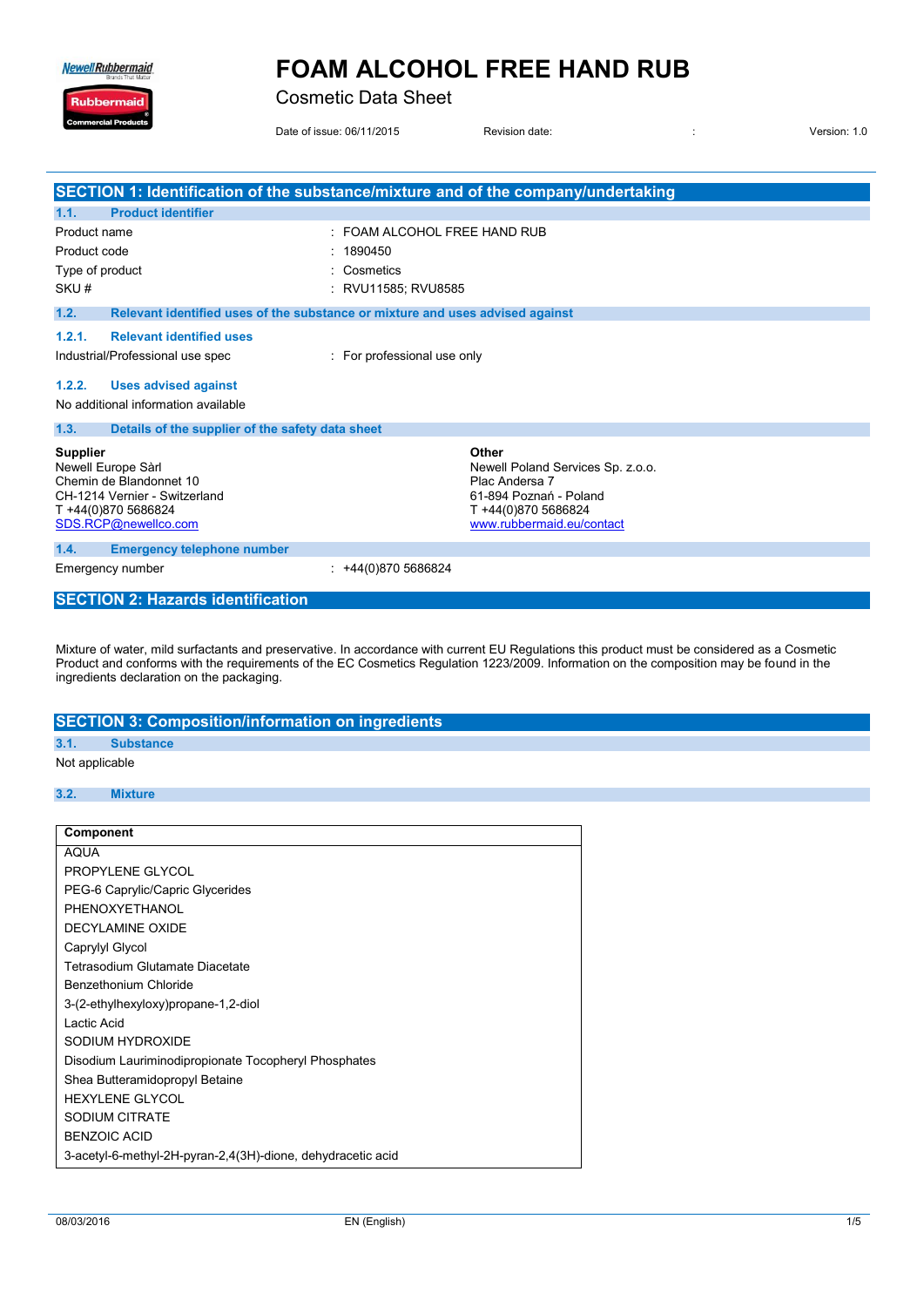#### Cosmetic Data Sheet

according to Regulation (EC) No. 1907/2006 (REACH) with its amendment Regulation (EC) No. 453/2010

| <b>SECTION 4: First aid measures</b>                                            |                                                                                                                                                                                   |
|---------------------------------------------------------------------------------|-----------------------------------------------------------------------------------------------------------------------------------------------------------------------------------|
| <b>Description of first aid measures</b><br>4.1.                                |                                                                                                                                                                                   |
| First-aid measures after skin contact                                           | None under normal use.                                                                                                                                                            |
| First-aid measures after eye contact                                            | Rinse cautiously with water for several minutes. If eye irritation persists: Get medical<br>advice/attention. Remove contact lenses, if present and easy to do. Continue rinsing. |
| First-aid measures after ingestion                                              | Get medical advice/attention if you feel unwell. Drink plenty of water. Do NOT induce vomiting.                                                                                   |
| 4.2.<br>Most important symptoms and effects, both acute and delayed             |                                                                                                                                                                                   |
| Symptoms/injuries                                                               | Not applicable.                                                                                                                                                                   |
| Symptoms/injuries after eye contact                                             | Causes eye irritation.                                                                                                                                                            |
| 4.3.                                                                            | Indication of any immediate medical attention and special treatment needed                                                                                                        |
| Not applicable.                                                                 |                                                                                                                                                                                   |
| <b>SECTION 5: Firefighting measures</b>                                         |                                                                                                                                                                                   |
| <b>Extinguishing media</b><br>5.1.                                              |                                                                                                                                                                                   |
| Suitable extinguishing media                                                    | : Carbon dioxide. Dry powder. Foam. Sand. Water spray.                                                                                                                            |
| 5.2.<br>Special hazards arising from the substance or mixture                   |                                                                                                                                                                                   |
| Hazardous decomposition products in case of<br>fire                             | Not applicable.                                                                                                                                                                   |
| 5.3.<br><b>Advice for firefighters</b>                                          |                                                                                                                                                                                   |
| Other information                                                               | Not applicable.                                                                                                                                                                   |
| <b>SECTION 6: Accidental release measures</b>                                   |                                                                                                                                                                                   |
| 6.1.<br>Personal precautions, protective equipment and emergency procedures     |                                                                                                                                                                                   |
| General measures                                                                | : Take up liquid spill into absorbent material. Remove ignition sources.                                                                                                          |
| 6.1.1.<br>For non-emergency personnel<br>No additional information available    |                                                                                                                                                                                   |
| 6.1.2.<br>For emergency responders                                              |                                                                                                                                                                                   |
| No additional information available                                             |                                                                                                                                                                                   |
| 6.2.<br><b>Environmental precautions</b><br>No additional information available |                                                                                                                                                                                   |
| 6.3.<br>Methods and material for containment and cleaning up                    |                                                                                                                                                                                   |
| Methods for cleaning up                                                         | : Take up liquid spill into absorbent material.                                                                                                                                   |
| Other information                                                               | Can be slippery on hard, smooth walking area.                                                                                                                                     |
| <b>Reference to other sections</b><br>6.4.                                      |                                                                                                                                                                                   |
| For further information refer to section 13.                                    |                                                                                                                                                                                   |
| <b>SECTION 7: Handling and storage</b>                                          |                                                                                                                                                                                   |
| <b>Precautions for safe handling</b><br>7.1.                                    |                                                                                                                                                                                   |
| Additional hazards when processed                                               | Handle empty containers with care because residual vapours are flammable.                                                                                                         |
| Precautions for safe handling                                                   | Not applicable. No open flames. No smoking. Use only non-sparking tools.                                                                                                          |
| Hygiene measures                                                                | None under normal use.                                                                                                                                                            |
| Conditions for safe storage, including any incompatibilities<br>7.2.            |                                                                                                                                                                                   |
| Technical measures                                                              | Comply with applicable regulations.                                                                                                                                               |
| Storage conditions                                                              | Keep only in original container. Keep cool.                                                                                                                                       |
| 7.3.<br><b>Specific end use(s)</b>                                              |                                                                                                                                                                                   |
| Not applicable.                                                                 |                                                                                                                                                                                   |
| <b>SECTION 8: Exposure controls/personal protection</b>                         |                                                                                                                                                                                   |
| 8.1.<br><b>Control parameters</b>                                               |                                                                                                                                                                                   |
| Additional information                                                          | Not applicable                                                                                                                                                                    |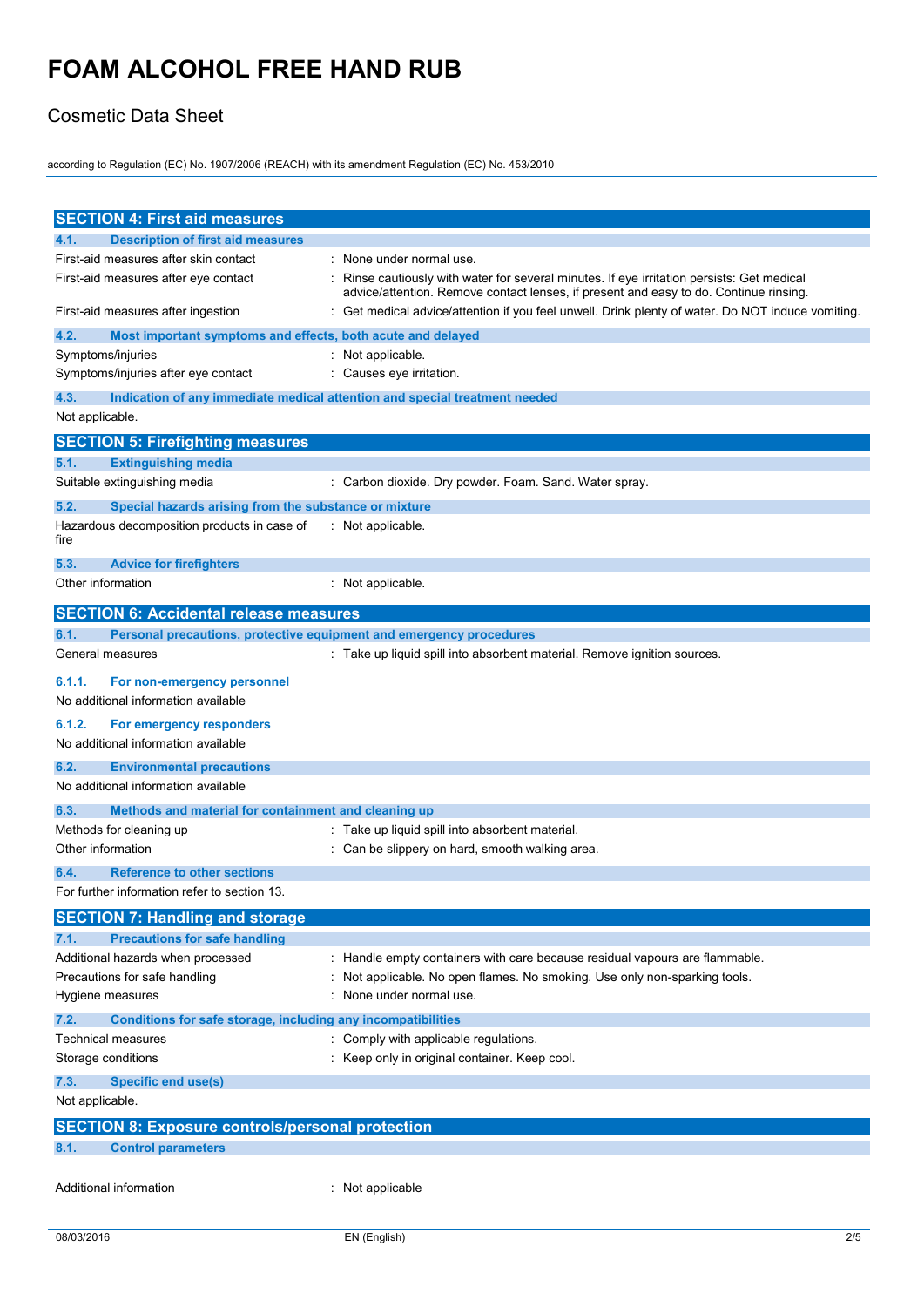#### Cosmetic Data Sheet

| according to Regulation (EC) No. 1907/2006 (REACH) with its amendment Regulation (EC) No. 453/2010 |                               |  |
|----------------------------------------------------------------------------------------------------|-------------------------------|--|
| 8.2.<br><b>Exposure controls</b>                                                                   |                               |  |
| Eye protection                                                                                     | : None under normal use       |  |
| Respiratory protection                                                                             | None under normal use         |  |
|                                                                                                    |                               |  |
| <b>SECTION 9: Physical and chemical properties</b>                                                 |                               |  |
| 9.1.<br>Information on basic physical and chemical properties                                      |                               |  |
| Physical state                                                                                     | : Liquid                      |  |
| Appearance<br>Colour                                                                               | : Transparent.<br>clear.      |  |
|                                                                                                    |                               |  |
| Odour                                                                                              | odourless.                    |  |
| Odour threshold                                                                                    | No data available             |  |
| pH                                                                                                 | $: 5 - 7$                     |  |
| Relative evaporation rate (butylacetate=1)                                                         | : No data available           |  |
| Melting point                                                                                      | No data available             |  |
| Freezing point                                                                                     | No data available             |  |
| Boiling point                                                                                      | No data available             |  |
| Flash point                                                                                        | No data available             |  |
| Auto-ignition temperature                                                                          | No data available             |  |
| Decomposition temperature                                                                          | No data available             |  |
| Flammability (solid, gas)                                                                          | No data available             |  |
| Vapour pressure                                                                                    | No data available             |  |
| Relative vapour density at 20 °C                                                                   | No data available             |  |
| Relative density                                                                                   | : 1.001 - 1.011               |  |
| Solubility                                                                                         | No data available             |  |
| Log Pow                                                                                            | No data available             |  |
| Viscosity, kinematic                                                                               | : 10 - 12 seconds (DIN 53211) |  |
| Viscosity, dynamic                                                                                 | No data available             |  |
| <b>Explosive properties</b>                                                                        | No data available             |  |
| Oxidising properties                                                                               | No data available             |  |
| <b>Explosive limits</b>                                                                            | : No data available           |  |
| 9.2.<br><b>Other information</b>                                                                   |                               |  |
| No additional information available                                                                |                               |  |
| <b>SECTION 10: Stability and reactivity</b>                                                        |                               |  |
| 10.1.<br><b>Reactivity</b>                                                                         |                               |  |
| Not applicable.                                                                                    |                               |  |
| 10.2.<br><b>Chemical stability</b>                                                                 |                               |  |

according to Regulation (EC) No. 1907/2006 (REACH) with its amendment Regulation (EC) No. 453/2010

### **10.4. Conditions to avoid** Not applicable. **10.5. Incompatible materials** Not applicable. **10.6. Hazardous decomposition products** Not applicable. **SECTION 11: Toxicological information 11.1. Information on toxicological effects** Acute toxicity **in the case of the Case of the Case of the Case of the Case of the Case of the Case of the Case of the Case of the Case of the Case of the Case of the Case of the Case of the Case of the Case of the Case of** Skin corrosion/irritation **intervalse and the Contract Contract Contract Contract Contract Contract Contract Contract Contract Contract Contract Contract Contract Contract Contract Contract Contract Contract Contract Contr** pH: 5 - 7

Not applicable.

Not applicable.

**10.3. Possibility of hazardous reactions**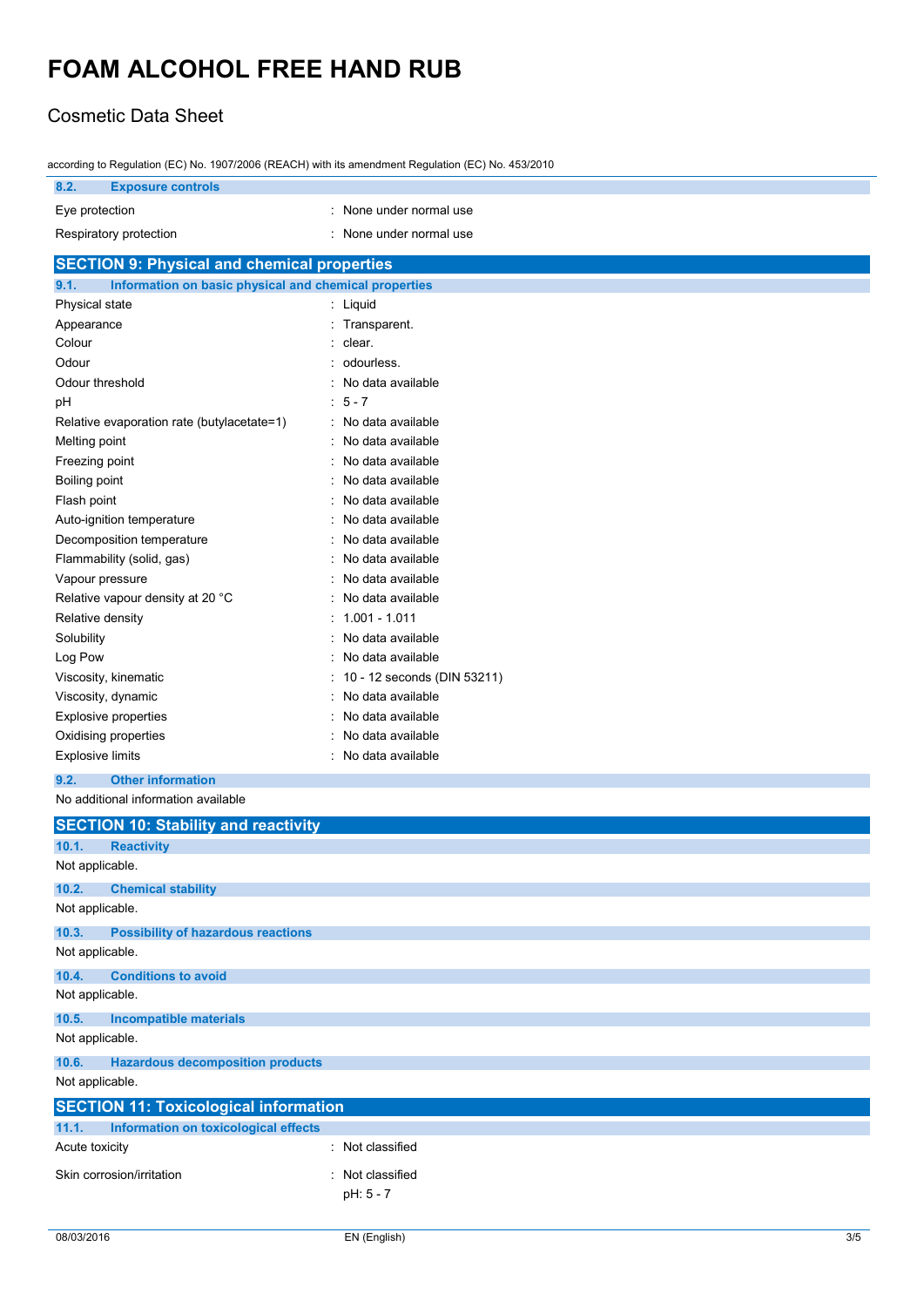### Cosmetic Data Sheet

|  | according to Regulation (EC) No. 1907/2006 (REACH) with its amendment Regulation (EC) No. 453/2010 |  |
|--|----------------------------------------------------------------------------------------------------|--|
|--|----------------------------------------------------------------------------------------------------|--|

| Serious eye damage/irritation                         | : Not classified |
|-------------------------------------------------------|------------------|
|                                                       | pH: 5 - 7        |
| Respiratory or skin sensitisation                     | · Not classified |
| Germ cell mutagenicity                                | · Not classified |
| Carcinogenicity                                       | : Not classified |
| Reproductive toxicity                                 | · Not classified |
| Specific target organ toxicity (single exposure)      | : Not classified |
| Specific target organ toxicity (repeated<br>exposure) | · Not classified |
| Aspiration hazard                                     | · Not classified |

|       | <b>SECTION 12: Ecological information</b> |                                                                                                                            |
|-------|-------------------------------------------|----------------------------------------------------------------------------------------------------------------------------|
| 12.1. | <b>Toxicity</b>                           |                                                                                                                            |
|       | Ecology - general                         | : The product is not considered harmful to aquatic organisms nor to cause long-term adverse<br>effects in the environment. |
| 12.2. | <b>Persistence and degradability</b>      |                                                                                                                            |

| FOAM ALCOHOL FREE HAND RUB                         |                                                                           |
|----------------------------------------------------|---------------------------------------------------------------------------|
| Persistence and degradability                      | Not applicable.                                                           |
| 12.3.<br><b>Bioaccumulative potential</b>          |                                                                           |
| <b>FOAM ALCOHOL FREE HAND RUB</b>                  |                                                                           |
| Bioaccumulative potential                          | Not applicable.                                                           |
| 12.4.<br><b>Mobility in soil</b>                   |                                                                           |
| <b>FOAM ALCOHOL FREE HAND RUB</b>                  |                                                                           |
| Ecology - soil                                     | Not applicable.                                                           |
| 12.5.<br><b>Results of PBT and vPvB assessment</b> |                                                                           |
| No additional information available                |                                                                           |
| 12.6.<br><b>Other adverse effects</b>              |                                                                           |
| Other adverse effects                              | : Not applicable.                                                         |
|                                                    |                                                                           |
| <b>SECTION 13: Disposal considerations</b>         |                                                                           |
| <b>Waste treatment methods</b><br>13.1.            |                                                                           |
| Waste disposal recommendations                     | : Dispose in a safe manner in accordance with local/national regulations. |
| <b>SECTION 14: Transport information</b>           |                                                                           |
| In accordance with ADR / RID / IMDG / IATA / ADN   |                                                                           |
| 14.1.<br><b>UN number</b>                          |                                                                           |
| Not regulated for transport                        |                                                                           |
| 14.2.<br><b>UN proper shipping name</b>            |                                                                           |
| Proper Shipping Name (ADR)                         | Not applicable                                                            |
| Proper Shipping Name (IMDG)                        | Not applicable                                                            |
| Proper Shipping Name (IATA)                        | Not applicable                                                            |
| Proper Shipping Name (ADN)                         | Not applicable                                                            |
| Proper Shipping Name (RID)                         | Not applicable                                                            |
| 14.3.<br><b>Transport hazard class(es)</b>         |                                                                           |
| <b>ADR</b>                                         |                                                                           |
| Transport hazard class(es) (ADR)                   | : Not applicable                                                          |
| <b>IMDG</b>                                        |                                                                           |
| Transport hazard class(es) (IMDG)                  | : Not applicable                                                          |
| <b>IATA</b>                                        |                                                                           |